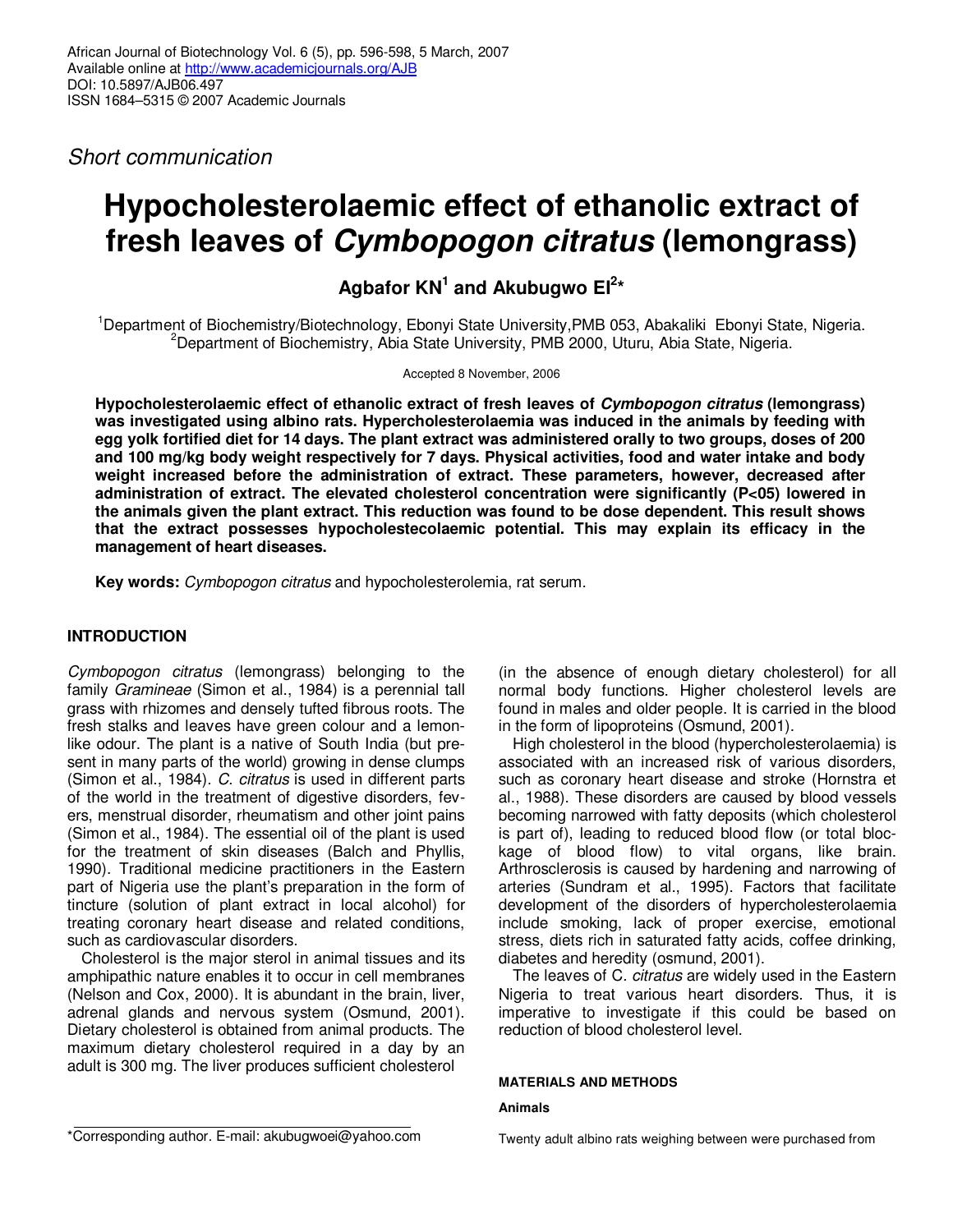| <b>Parameter</b>    | Egg yolk diet  |                | <b>Control</b>  |
|---------------------|----------------|----------------|-----------------|
|                     | Group A        | Group B        | Group C         |
| Initial Weight (g)  | $82.50 + 8.09$ | $87.50 + 10.4$ | $95.00 + 11.18$ |
| Final weight (g)    | 135.00+7.07    | 156.25+10.31   | 107.00+2.74     |
| Cholesterol (mg/dl) | 205.50+10.61   | 207.75+14.50   | $105.90 + 2.12$ |

**Table 1.** Weight changes and serum cholesterol levels in rats given high egg yolk diet.

Values are mean + SD.

Values in the same row bearing different letter vary significantly (P  $\leq$  005); n = 5.

The Zoological Garden of the University of Nigeria, Nsukka, and transported down to the Animal House of the Department of Biochemistry/Biotechnology, Ebonyi state University Abakaliki. They were acclimatised, placed in groups of five animals per cage. Food and water was given ad libitum throughout the duration of the experiment.

#### **Plant material and extraction of active ingredient**

Fresh leaves of C. citratus were taken from a local source after identification by a plant taxonomist. Extraction of active ingredient was according to the method of Agbafor (2004). 200 g of fresh leaves of C. citratus were cut into pieces homogenised and soaked in 400 ml of ethanol for 24 h. It was filtered to get a dark green solution. The organic solvent was removed with rotor evaporator to obtain crude active ingredient.

#### **Experimental design**

The study consisted of two segments. In the first segment which lasted 14 days animals were divided into three groups A B C. Animals in group C were five in number while those in group A were 10. the animals in group C were fed the normal rat chow while those in group A, were given diets fortified with egg yolk. Animals in all the groups were allowed free access to food and water. At the end of 14 days, blood was collected from all the animals by cutting the tail vain under mild anaesthesici with diethylether.

In the second stage, which was designed to test the potency of the crude ethanol leaf extract of C citratus**,** animals in group A were divided into two sub groups  $A_1$  and  $A_2$  with 5 animals in each sub group. Animal in  $A_2$  received 100 mg/kg while those in  $A_1$  were given 200 mg/kg of the crude leaf extract. All extracts were all administration was orally dissolved in  $0.8 - 1$  ml of distilled water. Animals in groups and were given 0.8-1 ml of distilled water orally daily for seven days as place 60. After the 7 days period, blood was collected by cutting the tail of all the animals under mild anathesia.

#### **Cholesterol determination**

Blood collected by cutting the tail vain of the rats were put in specimen bottles and allowed to clot. They were then centrifuged at 3000 g for 10 min to obtain clear serum which was used for cholesterol determination according to the method of Meiathnin et al. (1978). 0.01 ml of reagent A (PIPES 35 mmol/L, sodium cholate 0.5 mmol/L, phenol 28 mmol/L, cholesterol esterase 0.25 mmol/ml, cholesterol oxidase 0.l5 U/ml, peroxidase 0.85 U/ml and 4 aminoantipyrene 0.5 mmol/L, pH 7.0) was mixed with 0.1 ml of serum and incubated for 10 min at room temperature (20-25°C). The absorbance was read at 500 nm against a blank. Cholesterol standard (200 mg/dL) was similarly treated.

#### **Statistical analysis**

Statistical analysis was done by analysis of variance (ANOVA) and

means were compared using Duucan's multiple range analyses (Sokahl and Rholf, 1969).

### **RESULTS AND DISCUSSION**

Percentage yield of the crude ethanolic extract of fresh leaves of C. citratus was 23.5+1.25. This indicates that substantial fraction of the constituents is freely soluble in ethanol.

A general increase in physical activities, food and water intake were observed for all the animals during the feeding experiment. The animal on the high egg yolk diet recorded significant ( $P \le 0.05$ ) weight gains compared to the animals on the normal rat chow (Table 1). The increase in weight of the animals suggests that they accumulated calories in the form of fats from the egg yolk diet. This result agrees with the report of Wells et al. (1987) which suggests that accumulation of fats from diets such as egg yolk and liver might increase body weight. This suggestion is further corroborated by the significant increase ( $P \le 0.05$ ) in the serum cholesterol level of animals on the egg yolk diet (Table 1). This observation tallies with the report of Laakso et al. (1988) that egg yolk supply significant amount of cholesterol to human diet which could be accumulated in the body and may lead to hypercholesterolaemia.

A different picture emerged following the administration of the crude ethanolic extract of fresh leaves of C. citratus on the animals given the egg yolk diet for seven days. The animals exhibited reduced physical activity and also consumed less food and water compared to the untreated animals. These treated animals also recorded significant ( $P \le 0.05$ ) decreases in weight and lower serum cholesterol levels relative to untreated animals (Table 2). These reductions in serum cholesterol level were dose dependent. The serum cholesterol level in the animals given the higher dose (200 mg/kg) of C. citratus ethanol extract was almost at par with those of the animals that were never given the egg yolk diet.

The mechanism underlying these observations especially the loss of appetite is not clear. However, there is evidence of metabolic upset. Studies aimed at understanding these events are going on in our laboratory. The cholesterol-lowering potential of the extract many be ascribed to modification of cholesterol uptake from the intestine, conversion of cholesterol to bile acids and increasing excretion of bile acids by extracts ofC. citratus